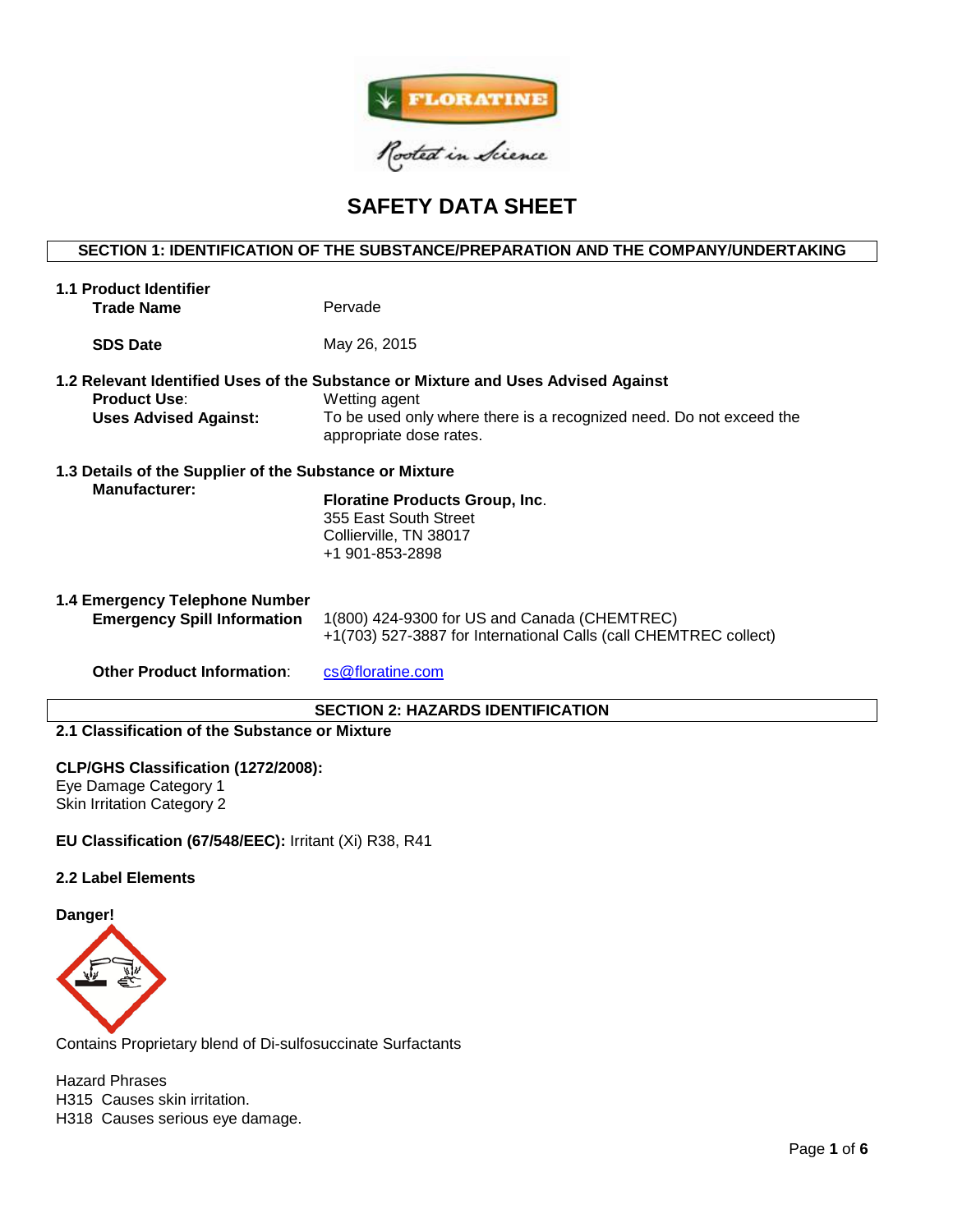Precautionary Phrases P264 Wash hands thoroughly after handling. P280 Wear protective gloves, eye protection and face protection. P302+P353 IF ON SKIN: Wash with soap and water. P332+P313 IF skin irritation occurs: Get medical attention. P262+P364 Remove immediately all contaminated clothing and wash it before reuse. P305+P351+P338 IF IN EYES: Rinse continuously with water for several minutes. Remove contact lenses if present and easy to do – continue rinsing.

P310 Immediately call a POISON CENTER or physician.

# **2.3 Other Hazards:** None

# **SECTION 3: COMPOSITION/INFORMATION ON INGREDIENTS**

# **3.2 Mixtures**

| <b>Chemical Name</b>                                     | <b>CAS Number /</b><br><b>EINECS Number /</b><br><b>REACH Reg.</b><br><b>Number</b> | $%$ (w/w)  | <b>EU Classification</b><br>(67/548/EEC) | <b>CLP/GHS Classification</b><br>(1272/2008) |
|----------------------------------------------------------|-------------------------------------------------------------------------------------|------------|------------------------------------------|----------------------------------------------|
| Proprietary blend of<br>Di-sulfosuccinate<br>Surfactants | Mixture                                                                             | $10 - 40%$ | Xi R41, R38                              | Skin Irrt. 2 (H315)<br>Eye Dam 1 (H318)      |

See Section 16 for full text of GHS and EU Classifications.

# **SECTION 4: FIRST AID MEASURES**

#### **4.1 Description of First Aid Measures**

**First Aid**

**Eye contact:** In case of contact with eyes, flush immediately with water for at least 15 minutes while lifting the upper and lower lids. Get immediate medical attention.

**Skin contact:** Wash with soap and water. Get medical attention.

**Inhalation:** Remove victim to fresh air. Get medical attention if irritation develops or persists.

**Ingestion:** Do not induce vomiting unless directed to do so my medical personnel. If the person is alert, have them rinse their mouth with water and sip one glass of water. Call a poison center or physician for advice. Never give anything my mouth to an unconscious or drowsy person.

**See Section 11 for more detailed information on health effects.**

**4.2 Most Important symptoms and effects, both acute and delayed:** Causes severe eye irritation or damage. Causes skin irritation. Swallowing may cause nausea and diarrhea.

**4.3 Indication of any immediate medical attention and special treatment needed**: If eye contact occurs, get immediate medical attention.

# **SECTION 5: FIREFIGHTING MEASURES**

**5.1 Extinguishing Media:** Use water, foam, carbon dioxide or dry chemical. Cool fire exposed containers with water.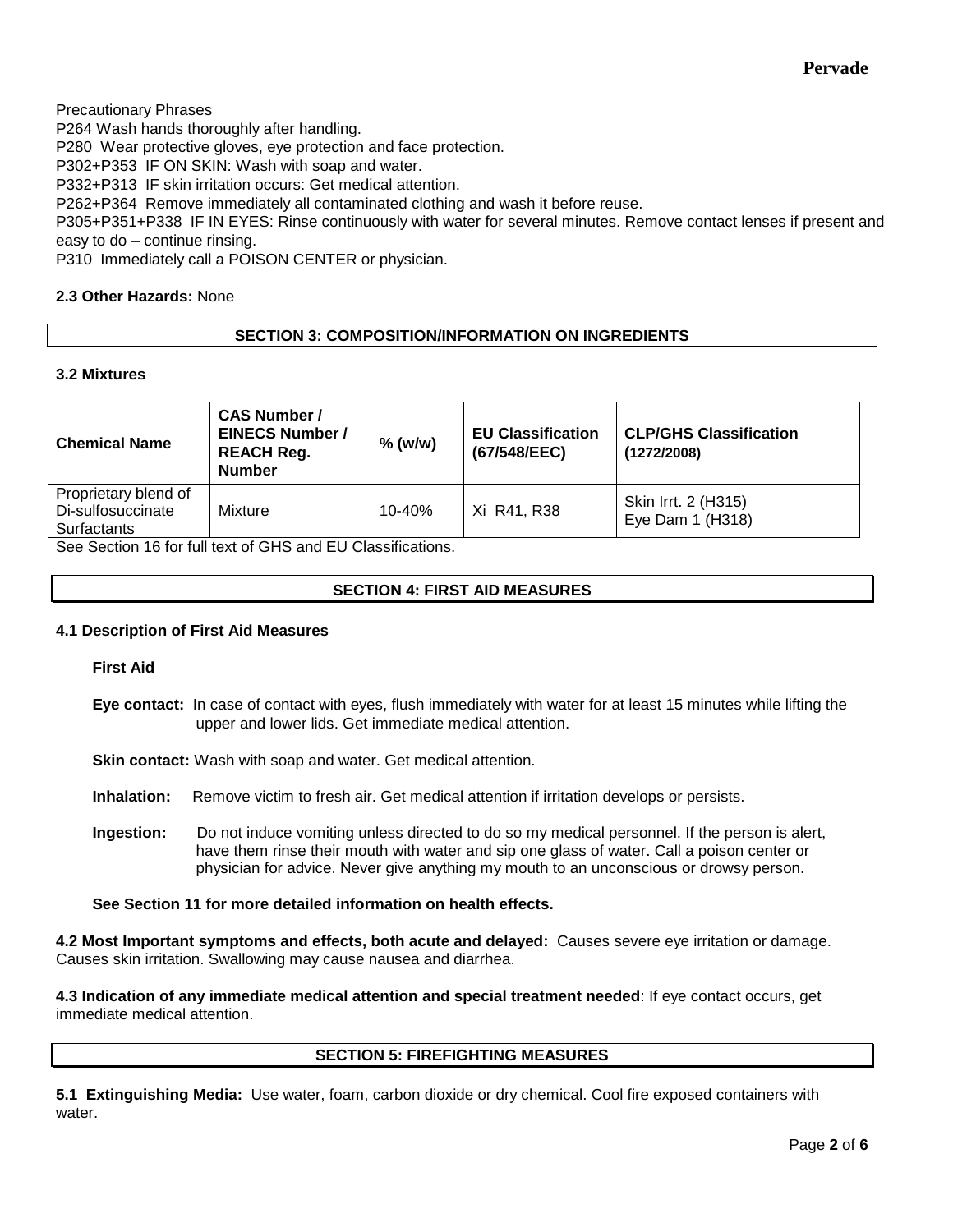### **5.2 Special Hazards Arising from the Substance or Mixture Unusual Fire and Explosion Hazards:** None **Combustion Products:** Carbon monoxide, carbon dioxide, sulfur oxides and various hydrocarbons.

**5.3 Advice for Fire-Fighters:** Self-contained breathing apparatus and protective clothing should be worn in fighting fires involving chemicals. Determine the need to evacuate or isolate the area according to your local emergency plan. Use water spray to keep fire exposed containers cool.

# **SECTION 6: ACCIDENTAL RELEASE MEASURES**

#### . **6.1 Personal Precautions, Protective Equipment and Emergency Procedures:**

Wear appropriate protective equipment. Avoid direct contact with spilled material.

# **6.2 Environmental Precautions:**

Prevent entry in storm sewers and waterways. Report spill as required by local and national regulations.

# **6.3 Methods and Material for Containment and Cleaning Up:**

Collect with an inert absorbent material and place in an appropriate container for disposal. Wash spill site with water. Contain large spills and collect as much liquid as possible into containers for use.

# **6.4 Reference to Other Sections:**

Refer to Section 8 for personal protective equipment and Section 13 for disposal information.

# **SECTION 7: HANDLING and STORAGE**

# **7.1 Precautions for Safe Handling**:

Prevent contact with eyes. Avoid contact with skin and clothing. Use with adequate ventilation. Use reasonable care in handling. Do not eat, drink or smoke while using product. Wash thoroughly with soap and water after handing.

# **7.2 Conditions for Safe Storage, Including any Incompatibilities**:

Protect containers from physical damage. Do not store below 40° F. Keep containers closed. Empty containers retain product residues. Follow all SDS precautions in handling empty containers. Store away from food and feed.

# **7.3 Specific end use(s):**

**Industrial uses:** None identified **Professional uses:** Wetting agent

# **SECTION 8: EXPOSURE CONTROLS/PERSONAL PROTECTION**

# **8.1 Control Parameters:**

| <b>Chemical Name</b>                                     | <b>US OEL</b>    | EU IOEL          | UK OEL           | <b>Biological Limit</b><br>Value |
|----------------------------------------------------------|------------------|------------------|------------------|----------------------------------|
| Proprietary blend of<br>Di-sulfosuccinate<br>Surfactants | None Established | None Established | None Established | None Established                 |

# **8.2 Exposure Controls:**

**Recommended Monitoring Procedures:** None.

**Appropriate Engineering Controls:** Good outdoor ventilation should be adequate under normal conditions.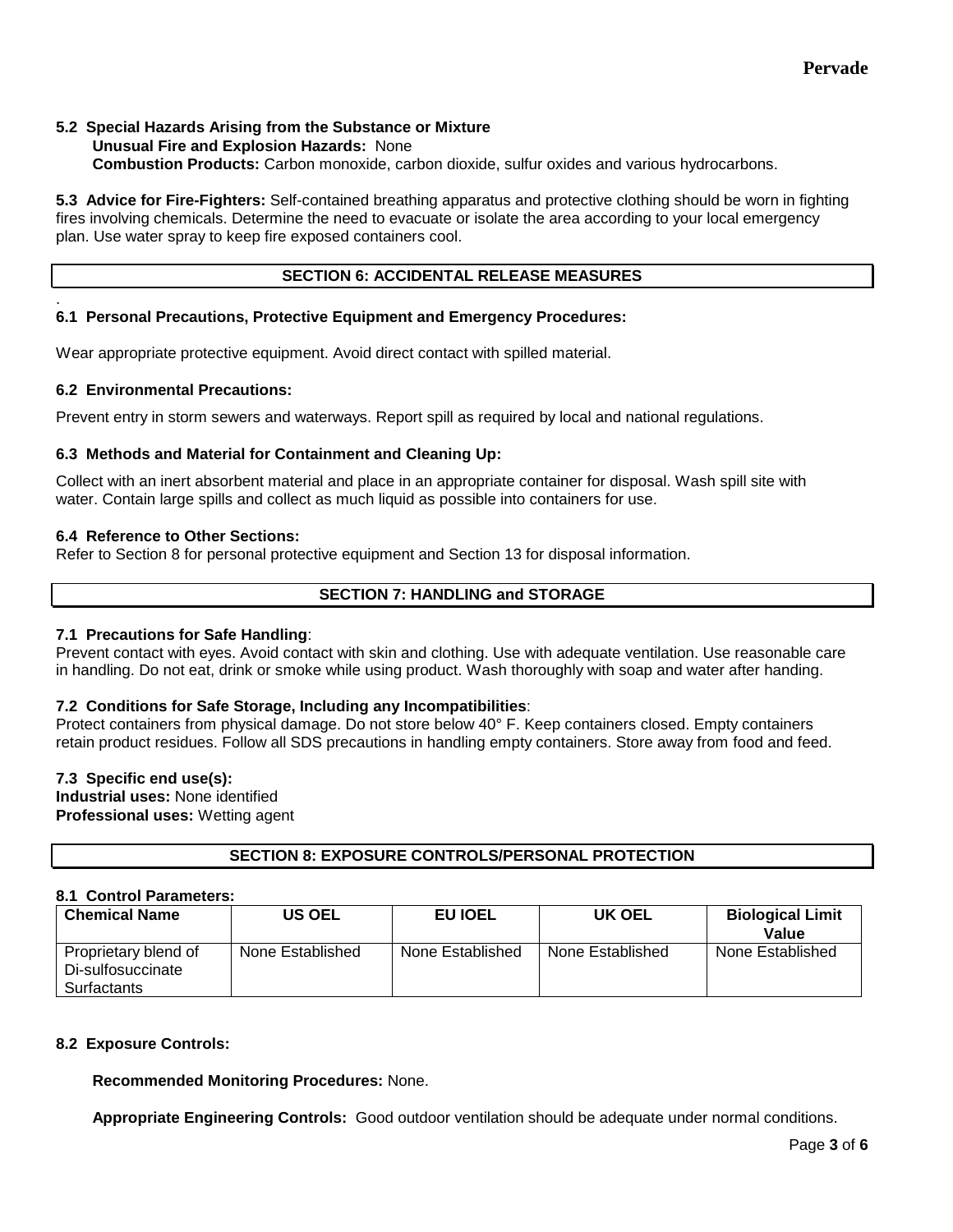# **Personal Protective Measurers**

**Eye/face Protection:** Chemical goggles recommended to prevent eye contact.

**Skin Protection:** Impervious clothing is recommended if needed to avoid skin contact.

**Hands:** Impervious gloves are recommended if needed to avoid skin contact.

**Respiratory Protection:** None needed under normal use conditions with adequate ventilation. If mists are irritating, an approved organic vapor respirator can be used. Use respirators in accordance with local and national regulations.

**Other protection:** Suitable washing facilities should be available in the work area.

### **SECTION 9: PHYSICAL and CHEMICAL PROPERTIES**

### **9.1 Information on basic Physical and Chemical Properties**

**Appearance:** Clear to slightly yellow liquid **Odor:** No odor. **Odor Threshold:** Not applicable **pH:** 4.0 **Melting/Freezing Point:** Not determined **Boiling Point:** 101.1°C (214°F) **Flash Point:** 130°C (266°F) **Evaporation Rate:** Not determined **Lower Flammability Limit:** Not applicable **Upper Flammability Limit:** Not applicable **Vapor Density(Air=1):** Not determined **Relative Density:** 1.00 **Viscosity:** Not determined<br> **Oxidizing Properties:** None<br> **CXIDICAL Specific Gravity (H<sub>2</sub>O= 1):** 1 **Molecular Formula: Mixture** 

**Vapor Pressure:** Not determined

**Solubility:** Complete **Octanol/Water Partition Coefficient:** Not determined **Autoignition Temperature:** None **Decomposition Temperature:** Not determined **Specific Gravity (H<sub>2</sub>O= 1):** 1.00<br>**Molecular Weight:** Mixture

# **9.2 Other Information:** None available

# **SECTION 10: STABILITY and REACTIVITY**

**10.1 Reactivity:** Not reactive under normal conditions.

**10.2 Chemical Stability:** Stable.

**10.3 Possibility of Hazardous Reactions:** None known.

**10.4 Conditions to Avoid:** None known.

**10.5 Incompatible Materials:** Incompatible with oxidizing agents and bases.

**10.6 Hazardous Decomposition Products:** Decomposition may produce carbon dioxide, carbon dioxide, sulfur oxides and various hydrocarbons.

# **SECTION 11: TOXICOLOGICAL INFORMATION**

**11.1 Information on Toxicological Effects:** 

#### **Potential Health Effects:**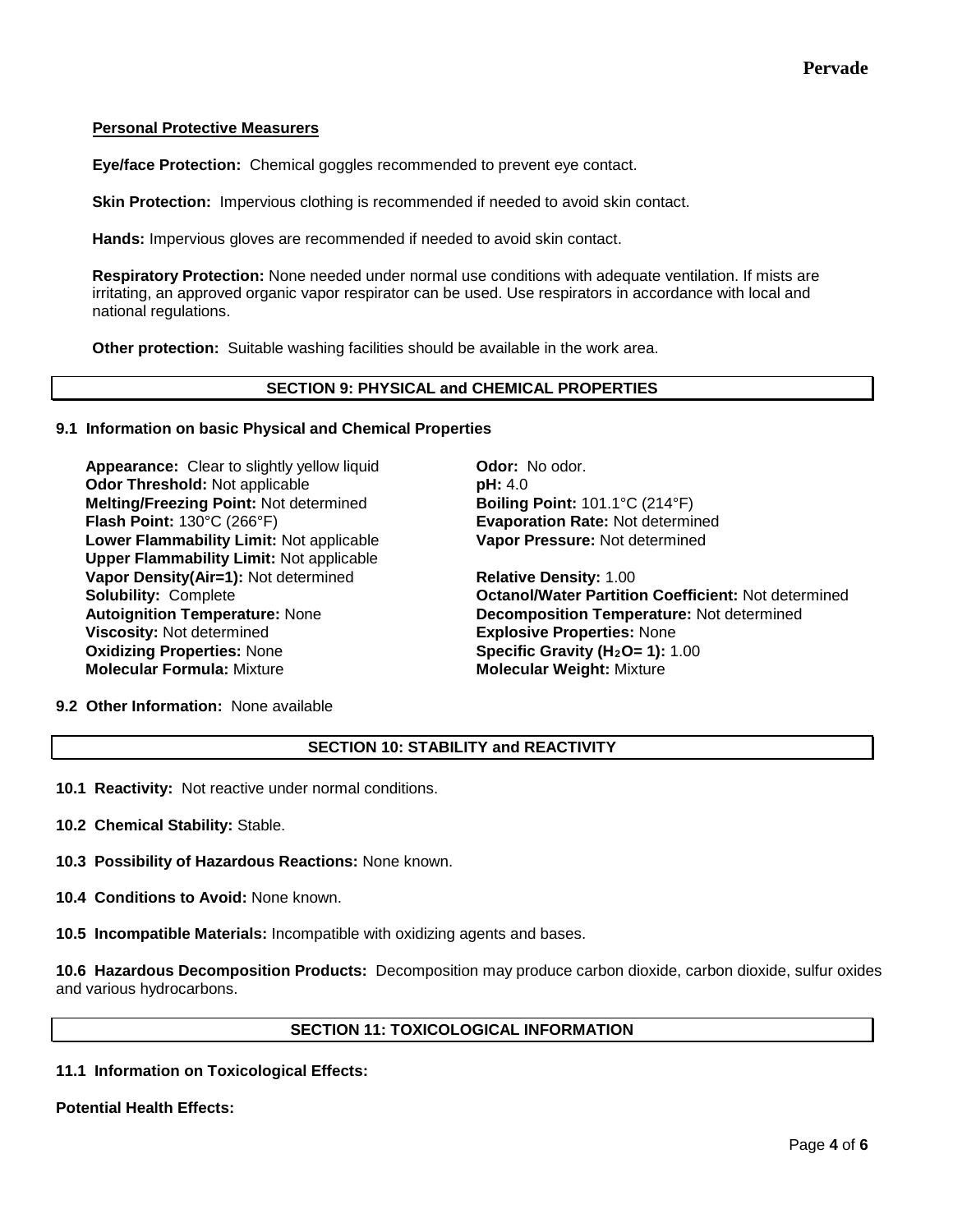**Eye Contact:** Causes irritation with redness, tearing and stinging. Eye damage may occur.

**Skin contact:** May cause redness and irritation.

.

**Inhalation:** Excessive inhalation of mists may cause upper respiratory tract irritation.

**Ingestion:** Swallowing may cause gastrointestinal effects including nausea.

**Acute toxicity:** No toxicity data available for the product Proprietary blend of Di-sulfosuccinate Surfactants: Oral rat LD50 >3000 mg/kg, Dermal rabbit LD50 >10,000 mg/kg.

**Skin corrosion/irritation:**. Proprietary blend of Di-sulfosuccinate Surfactants: Irritating to rabbit skin.

**Eye damage/ irritation:** 2-Methyl-2, 4-Pentanediol: Mildly irritating to rabbit eyes. Proprietary blend of Disulfosuccinate Surfactants: Causes irreversible damage to rabbit eyes.

**Respiratory Irritation:** No data available. Expected to cause only temporary irritation.

**Respiratory Sensitization:** No data available

**Skin Sensitization:**. Proprietary blend of Di-sulfosuccinate Surfactants: Not sensitizing in human patch tests.

**Germ Cell Mutagenicity:** Proprietary blend of Di-sulfosuccinate Surfactants: Negative in the AMES test and ambiguous in an in vitro mammalian chromosome aberration test.

**Carcinogenicity:** No data available. None of the components of this product are listed as carcinogens by IARC or the EU Dangerous Substances Directive.

**Reproductive Toxicity:** Proprietary blend of Di-sulfosuccinate Surfactants: In a three generational oral study, rats were administered Proprietary blend of Di-sulfosuccinate Surfactants in their diet. No reproductive or developmental effects were seen. NOEL is 1% Proprietary blend of Di-sulfosuccinate Surfactants. 2- **Specific Target Organ Toxicity**:

Single Exposure: No data available

Repeat Exposure: No data available

# **SECTION 12: ECOLOGICAL INFORMATION**

**12.1 Toxicity:** No toxicity data available for the product.

Proprietary blend of Di-sulfosuccinate Surfactants: 96 hr Danio rerio 49 mg/L, 48 hr EC50 daphnia magna 6.6 mg/L, 72 hr EC50 Desmodesmus subspicatus 22 mg/L

**12.2 Persistence and degradability:** Proprietary blend of Di-sulfosuccinate Surfactants is readily biodegradable (91.1% in 28 days).

**12.3 Bioaccumulative Potential:** The BCF for Proprietary blend of Di-sulfosuccinate Surfactants is estimated to be 1.9.

**12.4 Mobility in Soil:** Pervade is a penetrating wetting agent designed to increase the movement of water through soil.

**12.5 Results of PVT and vPvB assessment:** Not required.

**12.6 Other Adverse Effects:** No data available.